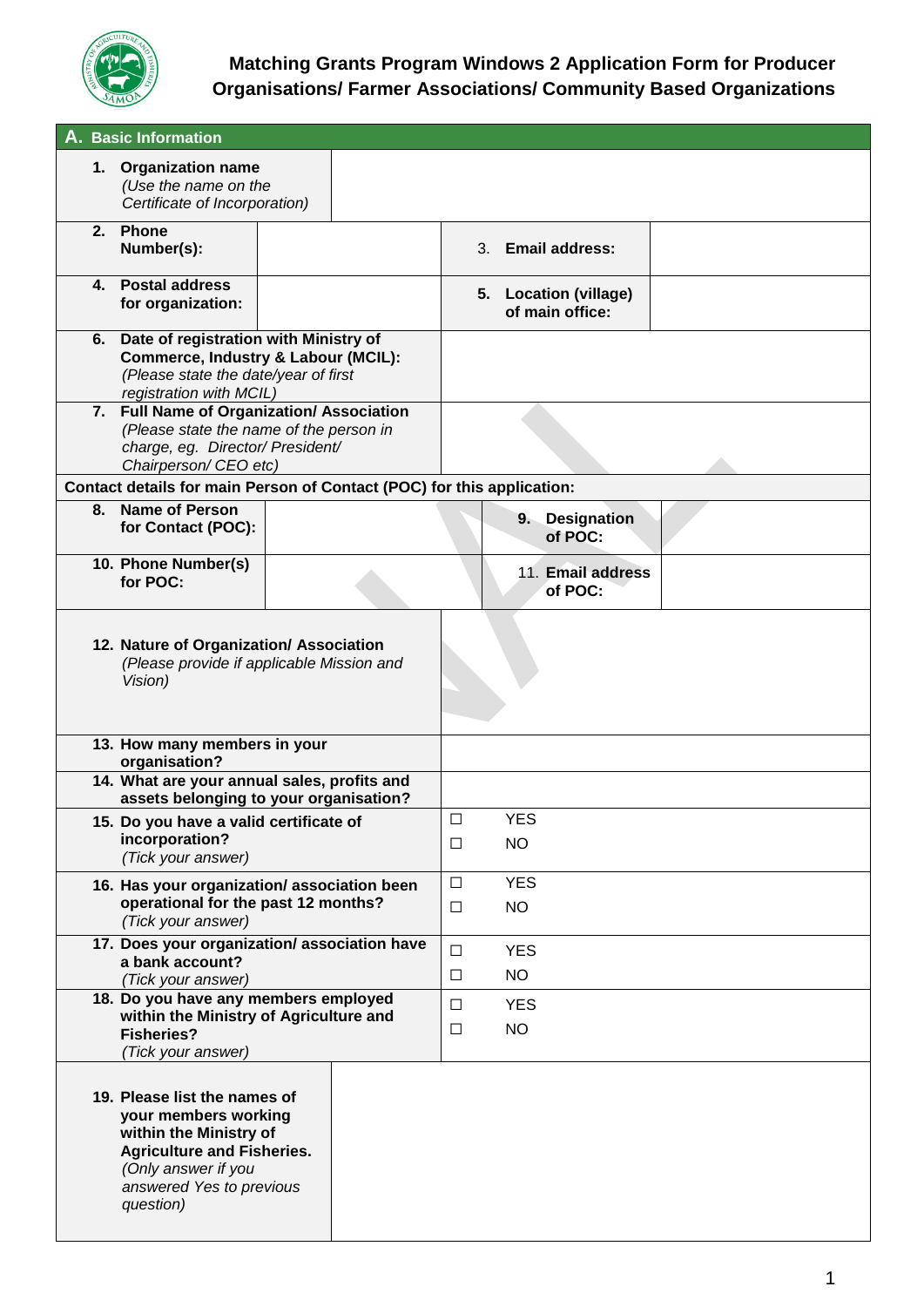

| 20. What is the current enterprise you wish to<br>seek support from SAFPROM?<br>(Tick your answer) |                                                                                                                                                                                                                        |  | Crops<br>Livestock<br><b>Fisheries</b> |  |
|----------------------------------------------------------------------------------------------------|------------------------------------------------------------------------------------------------------------------------------------------------------------------------------------------------------------------------|--|----------------------------------------|--|
|                                                                                                    |                                                                                                                                                                                                                        |  |                                        |  |
|                                                                                                    | Crops & Livestock related projects ONLY: My proposed project is:                                                                                                                                                       |  |                                        |  |
| 21. Tick the                                                                                       | $\Box$<br>To increase production                                                                                                                                                                                       |  |                                        |  |
| expected<br>outcomes(s)                                                                            | To increase sales<br>□                                                                                                                                                                                                 |  |                                        |  |
| from your                                                                                          | $\Box$<br>To improve efficiency, quality and enhanced food safety                                                                                                                                                      |  |                                        |  |
| proposed<br>project                                                                                | To improve access to identified domestic markets<br>□                                                                                                                                                                  |  |                                        |  |
| (You can tick                                                                                      | $\Box$<br>To improve access to identified international markets                                                                                                                                                        |  |                                        |  |
| 1 or more<br>outcome<br>options)                                                                   | $\Box$<br>To strengthen linkages between farming households and other value-chain actors.<br>To improve management and development of the above resources by adopting<br>П<br>new technologies and improved practices. |  |                                        |  |
|                                                                                                    | $\Box$ Other: specify                                                                                                                                                                                                  |  |                                        |  |
| 22. Tick the                                                                                       | $\Box$ Machinery (e.g. grinder, etc)                                                                                                                                                                                   |  |                                        |  |
| items that<br>best applies                                                                         | $\Box$ Heavy duty vehicles (e.g. excavators, trucks, bobcat, etc)                                                                                                                                                      |  |                                        |  |
| to your                                                                                            | $\Box$ Technology                                                                                                                                                                                                      |  |                                        |  |
| proposed                                                                                           | $\Box$ Tools and equipment                                                                                                                                                                                             |  |                                        |  |
| project                                                                                            | $\Box$ New infrastructure or building structure                                                                                                                                                                        |  |                                        |  |
| (You can tick<br>1 or more                                                                         | $\Box$ New Innovations                                                                                                                                                                                                 |  |                                        |  |
| concept                                                                                            | $\Box$ Other: specify                                                                                                                                                                                                  |  |                                        |  |
| options)                                                                                           |                                                                                                                                                                                                                        |  |                                        |  |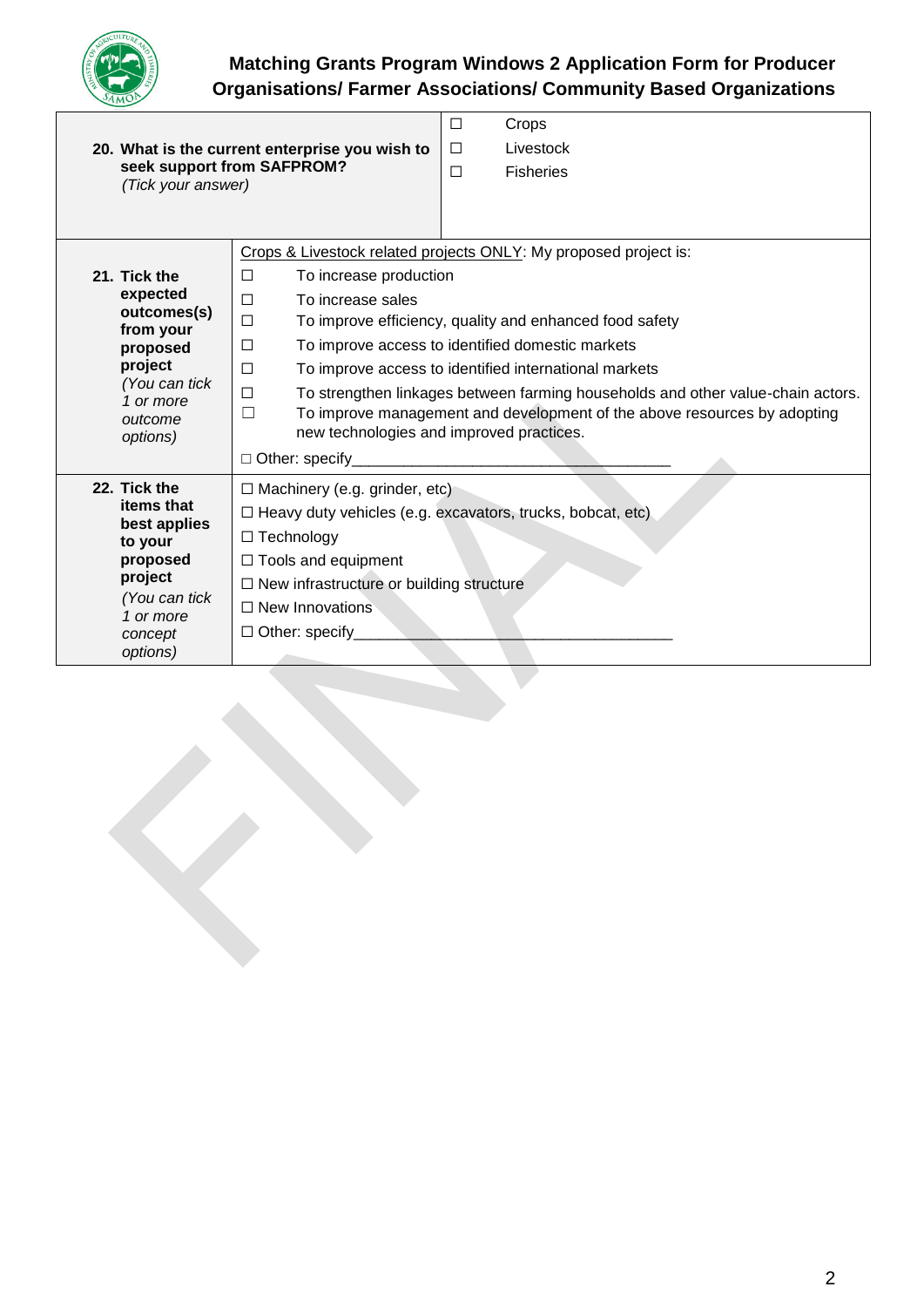

**B. Proposed project Information and Details**

**Please explain and describe your proposed project for which you are seeking funding**

#### **Explain how your proposed project aligns with your expected outcomes ticked from A.19**

| <b>Estimated duration for your proposed</b> |  |
|---------------------------------------------|--|
| project:                                    |  |
| $\mu$ low menu menutolyeen fexthe           |  |

*(How many months/years for the implementation of your proposed project – from start to finish?)*

#### **C. Financing/Cost Information**

#### **1. Financing breakdown by income and expenditure**

#### **Use Form 1: Proposed budget breakdown to provide your financing breakdown on your project income and expenditure**

*There is a sample budget attached to Form 1 you can use for reference.*

| 2. Will you require a loan for your<br>proposed project?<br>(Note: the loan will be part of your<br>contribution to the project and will<br>not be paid by the SAFPROM project)<br>(Tick your answer) | <b>YES</b><br>П<br><b>NO</b><br>П |
|-------------------------------------------------------------------------------------------------------------------------------------------------------------------------------------------------------|-----------------------------------|
| 3. Estimated total budget cost for your<br>proposed project:<br>(Please provide an estimated budget for<br>your overall proposed project)                                                             |                                   |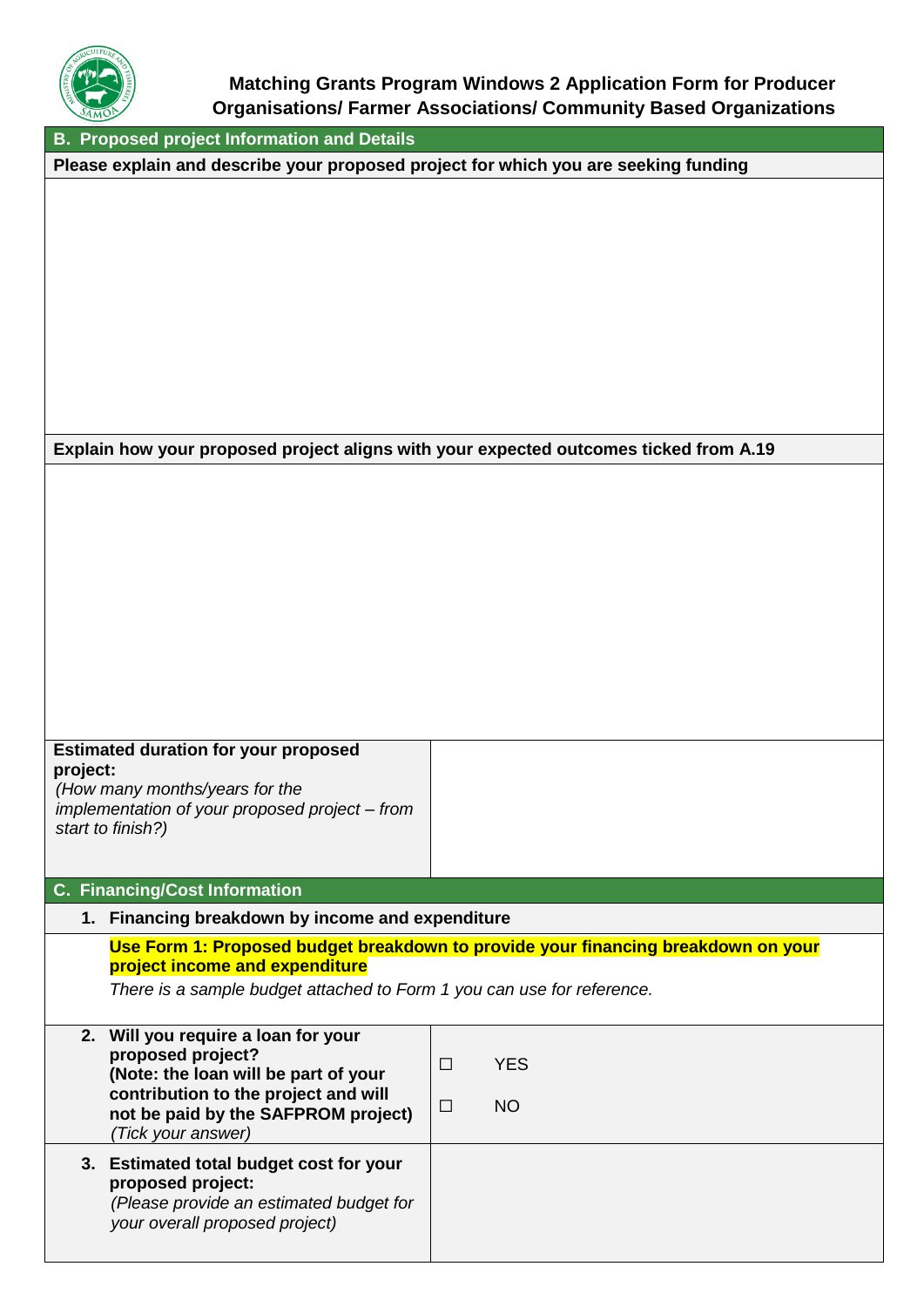

**D. Supporting documents required to be submitted with this application form** • Tick if document is attached ☐ Scanned copy of Certificate of Incorporation from MCIL  $\Box$  Map indicating the location of the proposed project (if applicable) ☐ Estimated budget for your proposed project (**Form 1: Proposed budget breakdown form**)  $\Box$  ID for person in charge (scanned copy) ☐ Baseline details for your business (**Form 2: Baseline details form**)

- ☐ Results of environmental and social risk screening (**Form 3: Safeguard assessment form**)
- ☐ Financial Statements
- ☐ List of members

**I, the undersigned, certify that to the best of my knowledge and belief, that this application correctly outlines the details of my business. I understand that any misstatement or misrepresentation described herein may lead to the disqualification or dismissal of my application by the Ministry of Agriculture and Fisheries.**

| <b>Signature of Business Owner:</b> |  |
|-------------------------------------|--|
| Date of signature:                  |  |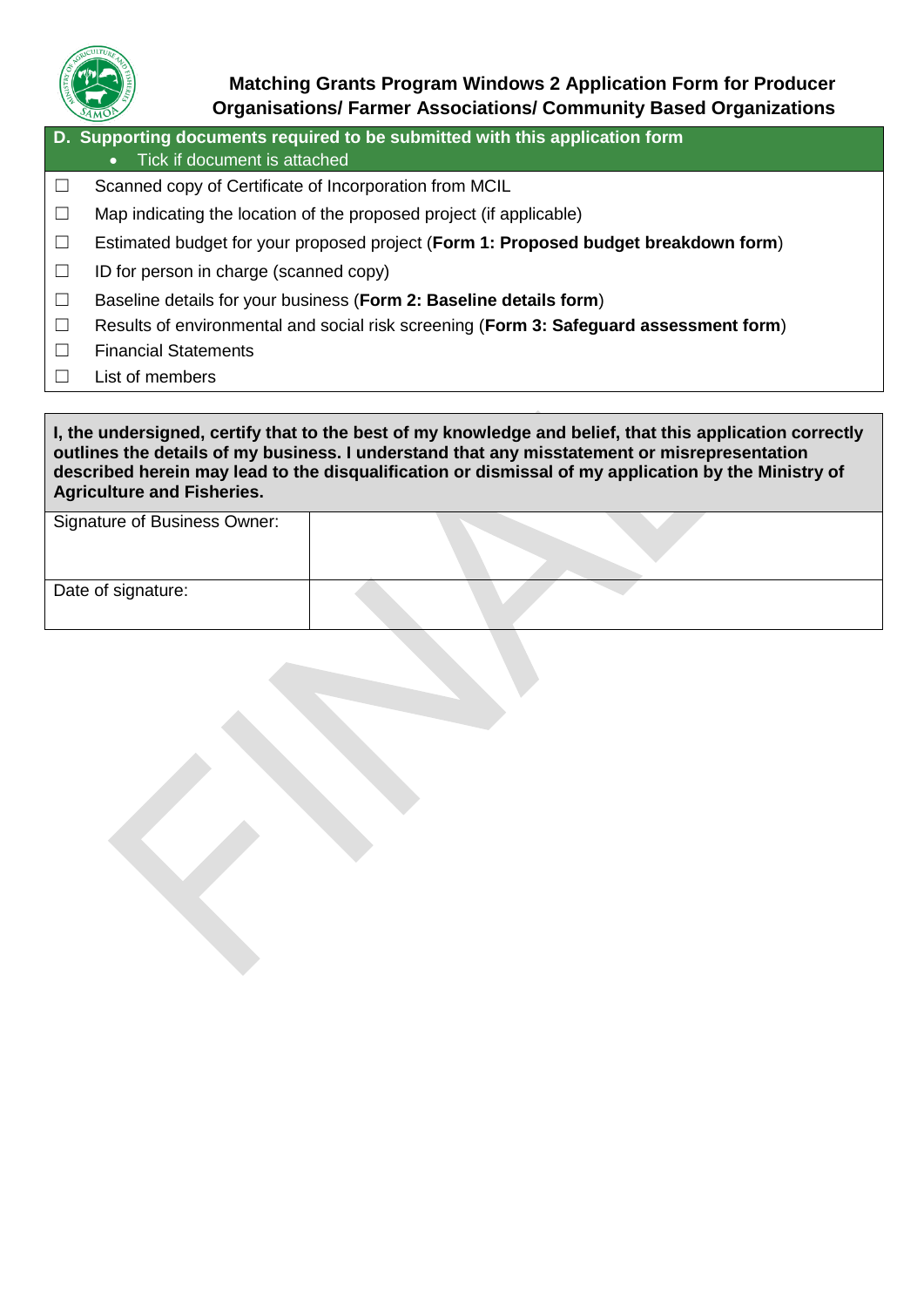

# **COPY for MAF office**

| FOR APPLICANT TO FILL DURING SUBMISSION:       |  |  |
|------------------------------------------------|--|--|
| Signature of person submitting<br>application: |  |  |
| Name of person submitting<br>application:      |  |  |
| Date submitted to MAF office:                  |  |  |

| <b>OFFICE USE ONLY:</b>                                 |                                                   |
|---------------------------------------------------------|---------------------------------------------------|
| Date received by Office:                                |                                                   |
| <b>Name of Receiving Officer:</b>                       |                                                   |
| <b>Position of Receiving Officer:</b>                   |                                                   |
| <b>Signature of Receiving Officer:</b>                  |                                                   |
| Has applicant attached all<br>supporting documentation? | <b>YES</b><br>$\Box$<br><b>NO</b><br>$\Box$       |
| Location of application drop-off:                       | <b>FOR UPOLU:</b>                                 |
| Please state the location of<br>application drop-off    | <b>TATTE Building Level 1</b><br>$\Box$           |
|                                                         | <b>TATTE Building Level 4</b><br>П                |
|                                                         | Nu'u office (Crops division)<br>$\Box$            |
|                                                         | Avele office (APHD division)<br>П                 |
|                                                         | Fisheries Main Office (Apia)<br>$\vert \ \ \vert$ |
|                                                         | <b>FOR SAVAII:</b>                                |
|                                                         | Salelologa office<br>$\Box$                       |
|                                                         | Asau office<br>П                                  |
|                                                         | Nu'u office (Crops division)<br>$\vert \ \ \vert$ |
|                                                         |                                                   |
|                                                         |                                                   |
| <b>COMMENTS:</b>                                        |                                                   |
|                                                         |                                                   |
|                                                         |                                                   |
|                                                         |                                                   |